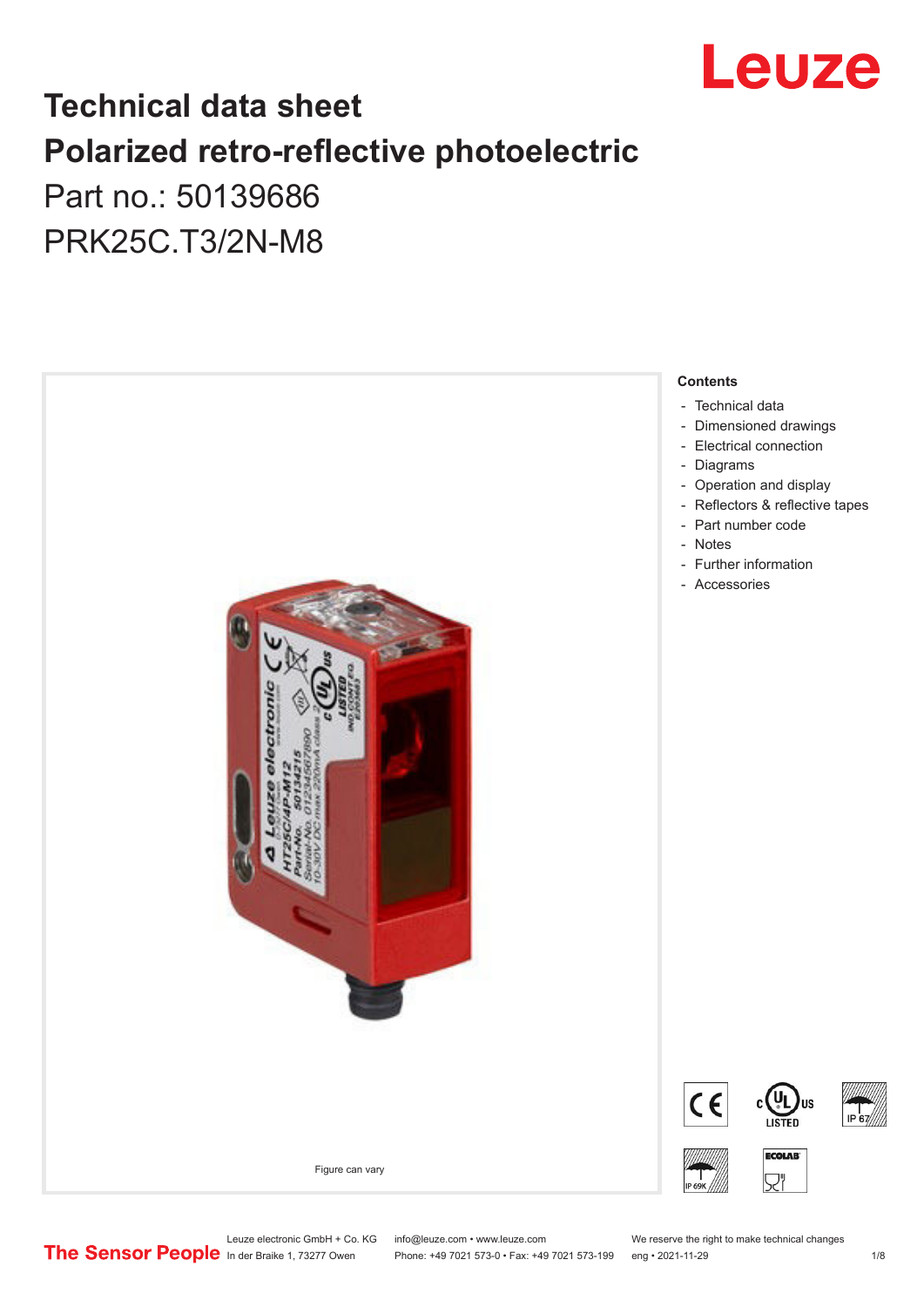#### <span id="page-1-0"></span>**Technical data**

# Leuze

#### **Basic data**

|                                 | <b>Basic data</b>                              |                                         |
|---------------------------------|------------------------------------------------|-----------------------------------------|
|                                 | <b>Series</b>                                  | 25C                                     |
|                                 | <b>Operating principle</b>                     | Reflection principle                    |
| <b>Application</b>              |                                                | Detection of highly transparent bottles |
|                                 |                                                | Detection of transparent films          |
|                                 | <b>Special version</b>                         |                                         |
| <b>Special version</b>          |                                                | Autocollimation                         |
|                                 | <b>Optical data</b>                            |                                         |
|                                 |                                                |                                         |
|                                 | <b>Operating range</b>                         | Guaranteed operating range              |
|                                 | <b>Operating range</b>                         | 0  3 m, With reflector TK(S) 100x100    |
|                                 | <b>Operating range limit</b>                   | Typical operating range                 |
|                                 | <b>Operating range limit</b>                   | 0  3.6 m, With reflector TK(S) 100x100  |
|                                 | Light source                                   | LED, Red                                |
|                                 | Wavelength                                     | 640 nm                                  |
| <b>Transmitted-signal shape</b> |                                                | Pulsed                                  |
| LED group                       |                                                | Exempt group (in acc. with EN 62471)    |
| <b>Electrical data</b>          |                                                |                                         |
| <b>Protective circuit</b>       |                                                | Polarity reversal protection            |
|                                 |                                                | Short circuit protected                 |
|                                 | Performance data                               |                                         |
|                                 | Supply voltage U <sub>B</sub>                  | 10  30 V, DC, Incl. residual ripple     |
|                                 | <b>Residual ripple</b>                         | 0  15 %, From $U_{\rm B}$               |
|                                 | <b>Open-circuit current</b>                    | 020mA                                   |
|                                 |                                                |                                         |
|                                 | <b>Outputs</b>                                 |                                         |
|                                 | Number of digital switching outputs 2 Piece(s) |                                         |
|                                 |                                                |                                         |
|                                 | <b>Switching outputs</b>                       | DC                                      |
|                                 | <b>Voltage type</b>                            |                                         |
|                                 | Switching current, max.                        | 100 mA                                  |
|                                 | <b>Switching voltage</b>                       | high: $\geq (U_p - 2.5V)$               |
|                                 |                                                | low: $\leq 2.5V$                        |
|                                 |                                                |                                         |

| <b>Switching output 1</b>  |                     |
|----------------------------|---------------------|
| Assignment                 | Connection 1, pin 4 |
| <b>Switching element</b>   | Transistor, NPN     |
| <b>Switching principle</b> | Light switching     |
| <b>Switching output 2</b>  |                     |
| <b>Assignment</b>          | Connection 1, pin 2 |
| <b>Switching element</b>   | Transistor, NPN     |

**Switching principle** Dark switching

#### **Timing**

| <b>Switching frequency</b> | 1.500 Hz  |
|----------------------------|-----------|
| <b>Response time</b>       | $0.33$ ms |
| <b>Readiness delay</b>     | 300 ms    |

| <b>Connection 1</b>       |                |
|---------------------------|----------------|
| <b>Function</b>           | Signal OUT     |
|                           | Voltage supply |
| <b>Type of connection</b> | Connector      |
| <b>Thread size</b>        | M <sub>8</sub> |
| <b>Type</b>               | Male           |
| <b>Material</b>           | <b>PUR</b>     |
| No. of pins               | 4-pin          |

#### **Mechanical data**

| Dimension (W x H x L)             | 15 mm x 42.7 mm x 30 mm              |
|-----------------------------------|--------------------------------------|
| <b>Housing material</b>           | <b>Plastic</b>                       |
| <b>Plastic housing</b>            | <b>ABS</b>                           |
| Lens cover material               | <b>Plastic</b>                       |
| Net weight                        | 22q                                  |
| <b>Housing color</b>              | Red                                  |
| <b>Type of fastening</b>          | Through-hole mounting with M4 thread |
|                                   | Via optional mounting device         |
| <b>Compatibility of materials</b> | <b>ECOLAB</b>                        |

#### **Operation and display**

| Type of display                     | I FD                   |
|-------------------------------------|------------------------|
| <b>Number of LEDs</b>               | 2 Piece(s)             |
| <b>Operational controls</b>         | Teach button           |
| Function of the operational control | Sensitivity adjustment |

#### **Environmental data**

| Ambient temperature, operation | -40  60 °C |
|--------------------------------|------------|
| Ambient temperature, storage   | -40  70 °C |

#### **Certifications**

| Degree of protection     | IP 67         |
|--------------------------|---------------|
|                          | IP 69K        |
| <b>Protection class</b>  | Ш             |
| <b>Certifications</b>    | c UL US       |
| <b>Standards applied</b> | IEC 60947-5-2 |
|                          |               |

#### **Classification**

| <b>Customs tariff number</b> | 85365019 |
|------------------------------|----------|
| eCl@ss 5.1.4                 | 27270902 |
| $eC/\omega$ ss 8.0           | 27270902 |
| eCl@ss 9.0                   | 27270902 |
| eCl@ss 10.0                  | 27270902 |
| eCl@ss 11.0                  | 27270902 |
| <b>ETIM 5.0</b>              | EC002717 |
| <b>ETIM 6.0</b>              | EC002717 |
| <b>ETIM 7.0</b>              | EC002717 |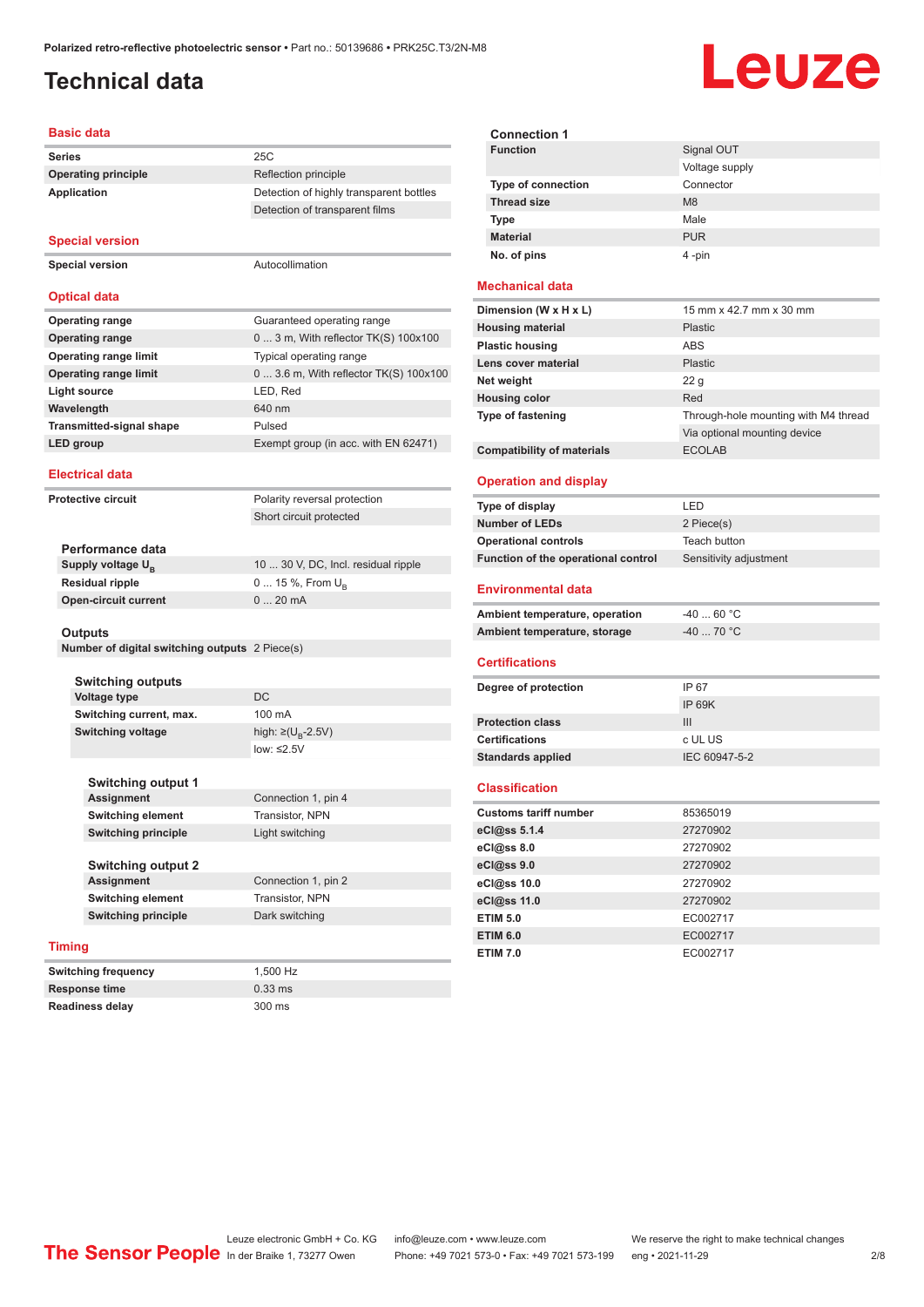## <span id="page-2-0"></span>**Dimensioned drawings**

Leuze

All dimensions in millimeters



## **Electrical connection**

**Connection 1**

| <b>Function</b>    | Signal OUT<br>Voltage supply |
|--------------------|------------------------------|
| Type of connection | Connector                    |
| <b>Thread size</b> | M <sub>8</sub>               |
| <b>Type</b>        | Male                         |
| <b>Material</b>    | <b>PUR</b>                   |
| No. of pins        | 4-pin                        |

| Pin            | <b>Pin assignment</b> |
|----------------|-----------------------|
|                | V+                    |
| $\overline{2}$ | OUT <sub>2</sub>      |
| 3              | <b>GND</b>            |
| $\overline{4}$ | OUT <sub>1</sub>      |

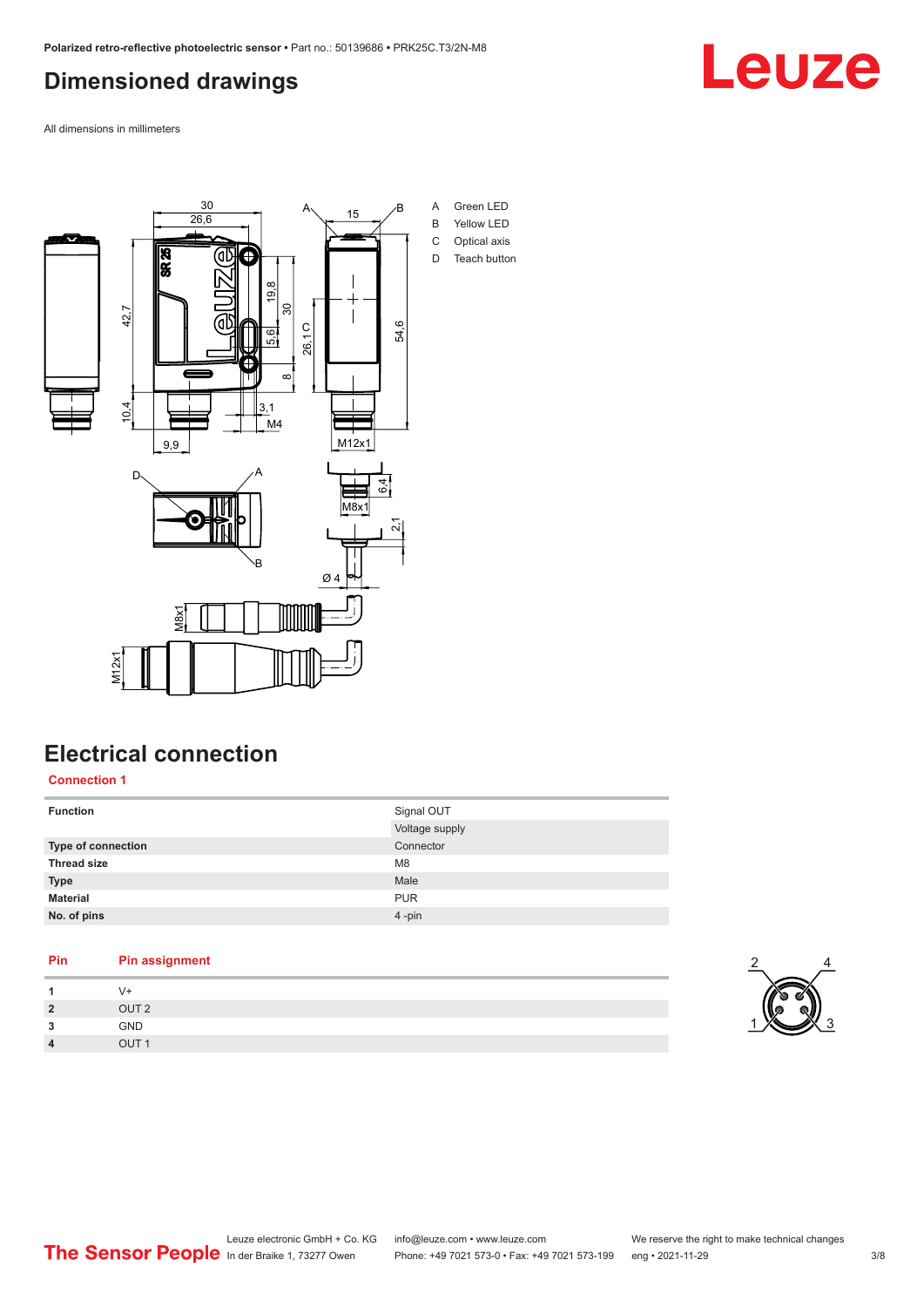#### <span id="page-3-0"></span>**Diagrams**

# Leuze

Typ. response behavior (TKS100x100)



- x Distance [m]
- y Misalignment [mm]

# **Operation and display**

| <b>LED</b>     | <b>Display</b>           | Meaning                              |
|----------------|--------------------------|--------------------------------------|
|                | Green, continuous light  | Operational readiness                |
| $\overline{2}$ | Yellow, continuous light | Light path free                      |
|                | Yellow, flashing         | Light path free, no function reserve |

#### **Reflectors & reflective tapes**

| Part no. | <b>Designation</b> | <b>Operating range</b><br><b>Operating range</b> | <b>Description</b>                                                                                                                                                                                                                         |
|----------|--------------------|--------------------------------------------------|--------------------------------------------------------------------------------------------------------------------------------------------------------------------------------------------------------------------------------------------|
| 50117583 | MTKS 50x50.1       | 0 2m<br>02.4m                                    | Design: rechteckig<br>Triple reflector size: 1.2 mm<br>Reflective surface: 50 mm x 50 mm<br>Material: Kunststoff<br>Base material: Kunststoff<br>Chemical designation of the material: PMMA8N<br>Fastening: Durchgangsbefestigung, klebbar |
| 50108300 | REF 4-A-50x50      | 00.5m<br>00.6m                                   | Design: Rectangular<br>Reflective surface: 50 mm x 50 mm<br>Material: Plastic<br>Chemical designation of the material: PMMA<br>Fastening: Self-adhesive                                                                                    |
| 50110192 | REF 6-A-50x50      | 0 1.3 m<br>01.5m                                 | Design: Rectangular<br>Triple reflector size: 0.3 mm<br>Reflective surface: 50 mm x 50 mm<br>Material: Plastic<br>Chemical designation of the material: PMMA<br>Fastening: Self-adhesive                                                   |
| 50003192 | TK 100x100         | 03m<br>03.6m                                     | Design: Rectangular<br>Triple reflector size: 4 mm<br>Reflective surface: 96 mm x 96 mm<br>Material: Plastic<br>Base material: Plastic<br>Chemical designation of the material: PMMA8N<br>Fastening: Rear side can be glued                |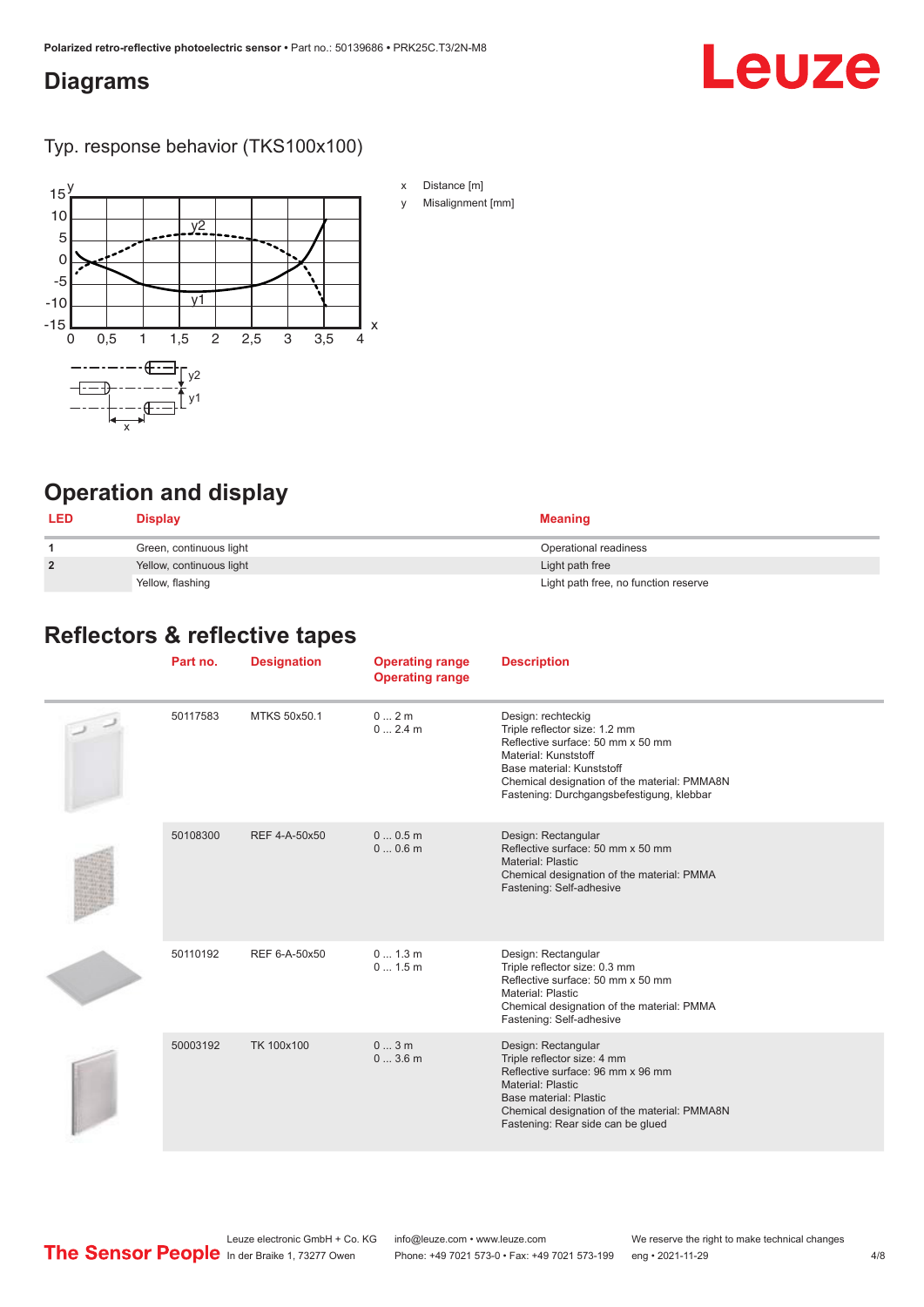#### <span id="page-4-0"></span>**Reflectors & reflective tapes**

|--|--|

| Part no. | <b>Designation</b> | <b>Operating range</b><br><b>Operating range</b> | <b>Description</b>                                                                                                                                                                                                                            |
|----------|--------------------|--------------------------------------------------|-----------------------------------------------------------------------------------------------------------------------------------------------------------------------------------------------------------------------------------------------|
| 50022816 | <b>TKS 100X100</b> | 03m<br>03.6m                                     | Design: Rectangular<br>Triple reflector size: 4 mm<br>Reflective surface: 96 mm x 96 mm<br><b>Material: Plastic</b><br>Base material: Plastic<br>Chemical designation of the material: PMMA8N<br>Fastening: Through-hole mounting, Adhesive   |
| 50081283 | <b>TKS 20X40</b>   | 01.1m<br>1.32.4m                                 | Design: Rectangular<br>Triple reflector size: 2.3 mm<br>Reflective surface: 16 mm x 38 mm<br><b>Material: Plastic</b><br>Base material: Plastic<br>Chemical designation of the material: PMMA8N<br>Fastening: Through-hole mounting, Adhesive |
| 50040820 | <b>TKS 40X60</b>   | 02m<br>02.4m                                     | Design: Rectangular<br>Triple reflector size: 4 mm<br>Reflective surface: 37 mm x 56 mm<br>Material: Plastic<br>Base material: Plastic<br>Chemical designation of the material: PMMA8N<br>Fastening: Through-hole mounting, Adhesive          |
| 50109257 | TKS 40x60.1        | 01.9m<br>02.3m                                   | Design: Rectangular<br>Triple reflector size: 2.3 mm<br>Reflective surface: 37 mm x 56 mm<br><b>Material: Plastic</b><br>Base material: Plastic<br>Chemical designation of the material: PMMA8N<br>Fastening: Through-hole mounting, Adhesive |

#### **Part number code**

#### Part designation: **AAA25C d EE-f.GGH/iJ-K**

| AAA25C | Operating principle / construction<br>HT25C: Diffuse reflection sensor with background suppression<br>PRK25C: Retro-reflective photoelectric sensor with polarization filter<br>LS25C: Throughbeam photoelectric sensor transmitter<br>LE25C: Throughbeam photoelectric sensor receiver<br>DRT25C: Dynamic reference diffuse sensor                                                                                                                                                                |
|--------|----------------------------------------------------------------------------------------------------------------------------------------------------------------------------------------------------------------------------------------------------------------------------------------------------------------------------------------------------------------------------------------------------------------------------------------------------------------------------------------------------|
| d      | Light type<br>n/a: red light<br>I: infrared light                                                                                                                                                                                                                                                                                                                                                                                                                                                  |
| EE     | Light source<br>$n/a$ : LED<br>L1: laser class 1<br>L2: laser class 2                                                                                                                                                                                                                                                                                                                                                                                                                              |
| f      | Preset range (optional)<br>n/a: operating range acc. to data sheet<br>xxxF: Preset range [mm]                                                                                                                                                                                                                                                                                                                                                                                                      |
| GG     | Equipment<br>A: Autocollimation principle (single lens)<br>S: small light spot<br>D: Detection of stretch-wrapped objects<br>X: extended model<br>HF: Suppression of HF illumination (LED)<br>XL: Extra long light spot<br>T: autocollimation principle (single lens) for highly transparent bottles without tracking<br>TT: autocollimation principle (single lens) for highly transparent bottles with tracking<br>F: Foreground suppression<br>R: greater operating range<br>SL: Slit diaphragm |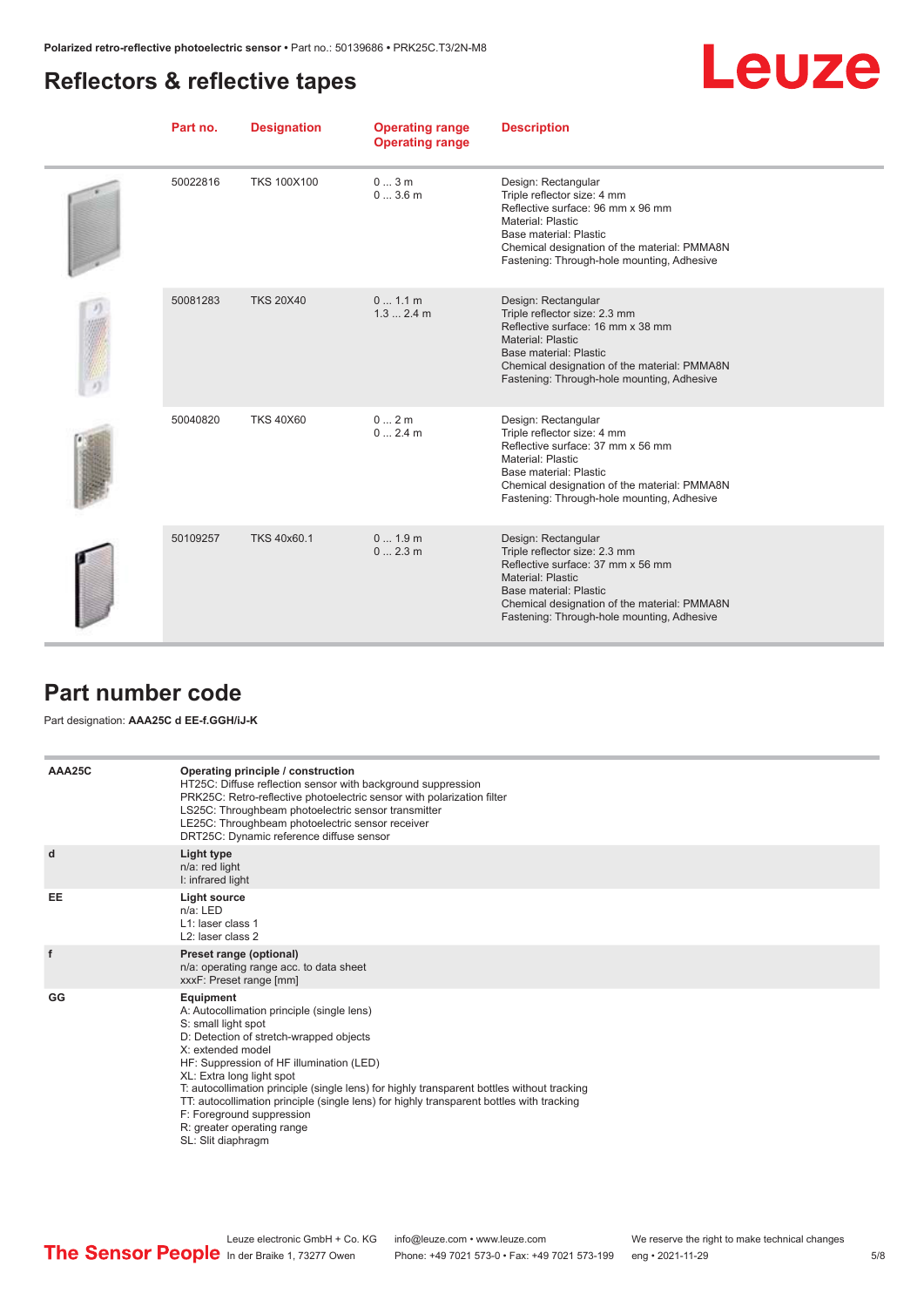#### <span id="page-5-0"></span>**Part number code**

# Leuze

| H           | Operating range adjustment<br>1: 270° potentiometer<br>2: multiturn potentiometer<br>3: teach-in via button<br>R: greater operating range                                                                                                                                                                                                                                                                                                                                                                                                              |
|-------------|--------------------------------------------------------------------------------------------------------------------------------------------------------------------------------------------------------------------------------------------------------------------------------------------------------------------------------------------------------------------------------------------------------------------------------------------------------------------------------------------------------------------------------------------------------|
| j.          | Switching output/function OUT 1/IN: Pin 4 or black conductor<br>2: NPN transistor output, light switching<br>N: NPN transistor output, dark switching<br>4: PNP transistor output, light switching<br>P: PNP transistor output, dark switching<br>X: pin not used<br>8: activation input (activation with high signal)<br>L: IO-Link interface (SIO mode: PNP light switching, NPN dark switching)<br>6: push-pull switching output, PNP light switching, NPN dark switching<br>G: Push-pull switching output, PNP dark switching, NPN light switching |
| J           | Switching output / function OUT 2/IN: pin 2 or white conductor<br>2: NPN transistor output, light switching<br>N: NPN transistor output, dark switching<br>4: PNP transistor output, light switching<br>P: PNP transistor output, dark switching<br>W: warning output<br>X: pin not used<br>6: push-pull switching output, PNP light switching, NPN dark switching<br>T: teach-in via cable<br>G: Push-pull switching output, PNP dark switching, NPN light switching                                                                                  |
| κ           | <b>Electrical connection</b><br>n/a: cable, standard length 2000 mm, 4-wire<br>200-M12: cable, length 200 mm with M12 connector, 4-pin, axial (plug)<br>M8: M8 connector, 4-pin (plug)<br>M12: M12 connector, 4-pin (plug)<br>200-M8: cable, length 200 mm with M8 connector, 4-pin, axial (plug)                                                                                                                                                                                                                                                      |
| <b>Note</b> |                                                                                                                                                                                                                                                                                                                                                                                                                                                                                                                                                        |

#### **Notes**

| Observe intended use!                                                                                                                                                                                                              |
|------------------------------------------------------------------------------------------------------------------------------------------------------------------------------------------------------------------------------------|
| $\%$ This product is not a safety sensor and is not intended as personnel protection.<br>$\%$ The product may only be put into operation by competent persons.<br>$\phi$ Only use the product in accordance with its intended use. |

 $\%$  A list with all available device types can be found on the Leuze website at www.leuze.com.

## **Further information**

- Light source: Average life expectancy 100,000 h at an ambient temperature of 25 °C
- Sum of the output currents for both outputs 100 mA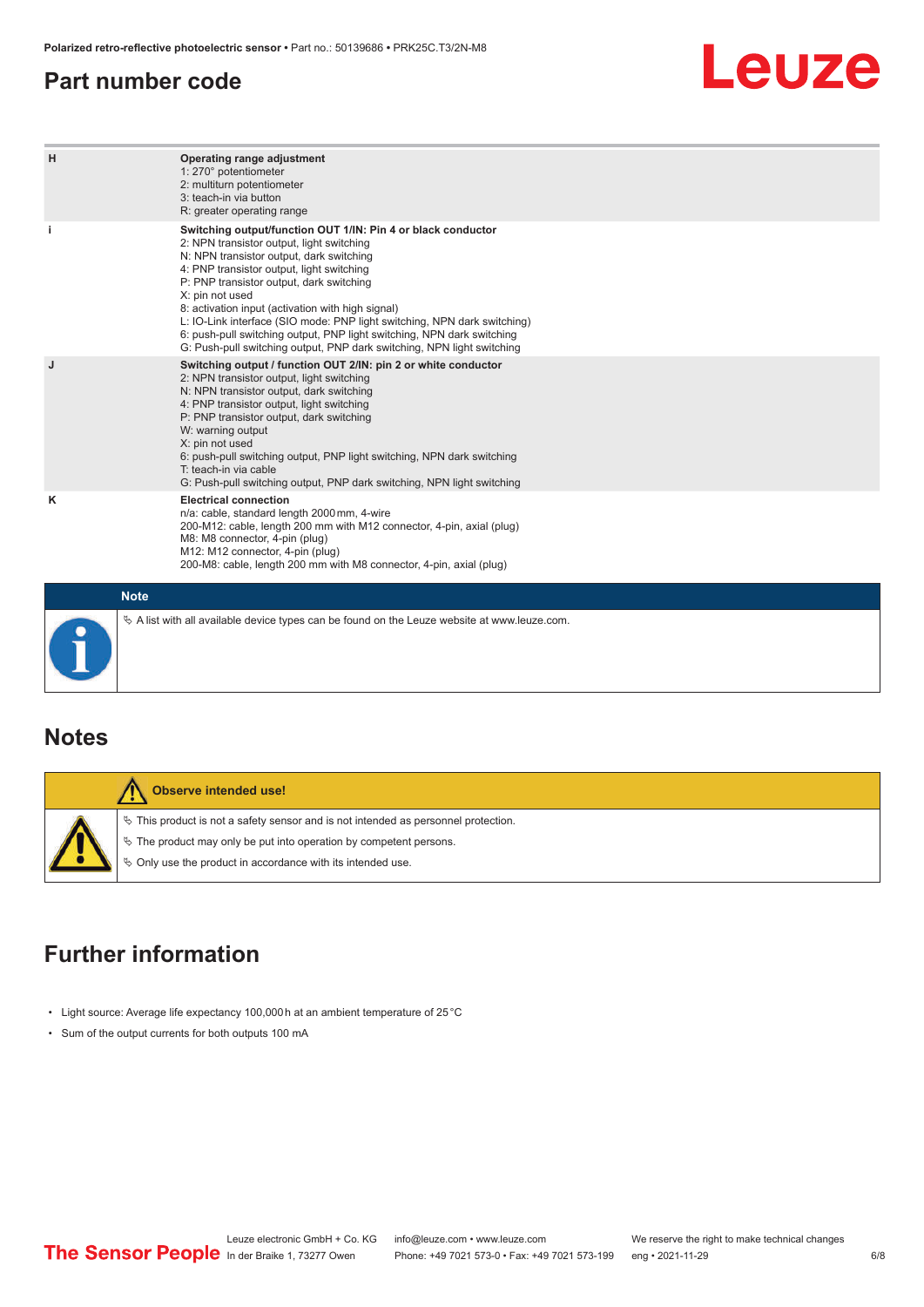#### **Accessories**

## Connection technology - Connection cables

|   | Part no. | <b>Designation</b> | <b>Article</b>   | <b>Description</b>                                                                                                                                |
|---|----------|--------------------|------------------|---------------------------------------------------------------------------------------------------------------------------------------------------|
| ₩ | 50130850 | KD U-M8-4A-V1-050  | Connection cable | Connection 1: Connector, M8, Axial, Female, 4 -pin<br>Connection 2: Open end<br>Shielded: No<br>Cable length: 5,000 mm<br>Sheathing material: PVC |
|   | 50130871 | KD U-M8-4W-V1-050  | Connection cable | Connection 1: Connector, M8, Angled, Female, 4-pin<br>Connection 2: Open end<br>Shielded: No<br>Cable length: 5,000 mm<br>Sheathing material: PVC |

## Mounting technology - Mounting brackets

|    | Part no. | <b>Designation</b> | <b>Article</b>   | <b>Description</b>                                                                                                                                                                                                          |
|----|----------|--------------------|------------------|-----------------------------------------------------------------------------------------------------------------------------------------------------------------------------------------------------------------------------|
| L. | 50118543 | BT 300M.5          | Mounting bracket | Design of mounting device: Winkel L-Form<br>Fastening, at system: Durchgangsbefestigung<br>Mounting bracket, at device: schraubbar, für M4-Schrauben geeignet<br>Type of mounting device: justierbar<br>Material: Edelstahl |

# Mounting technology - Rod mounts

| Part no. | <b>Designation</b> | <b>Article</b>  | <b>Description</b>                                                                                                                                                                                                                                                     |
|----------|--------------------|-----------------|------------------------------------------------------------------------------------------------------------------------------------------------------------------------------------------------------------------------------------------------------------------------|
| 50117829 | BTP 200M-D12       | Mounting system | Design of mounting device: Schutzhaube<br>Fastening, at system: für Rundstange 12 mm<br>Mounting bracket, at device: schraubbar<br>Type of mounting device: klemmbar, drehbar 360°, justierbar<br>Material: Metall                                                     |
| 50117252 | BTU 300M-D12       | Mounting system | Design of mounting device: Montagesystem<br>Fastening, at system: für Rundstange 12 mm, Blechklemmbefestigung<br>Mounting bracket, at device: schraubbar, für M4-Schrauben geeignet<br>Type of mounting device: klemmbar, drehbar 360°, justierbar<br>Material: Metall |

#### Standard reflectors

| Part no. | <b>Designation</b> | <b>Article</b> | <b>Description</b>                                                                                                                                                                                                                     |
|----------|--------------------|----------------|----------------------------------------------------------------------------------------------------------------------------------------------------------------------------------------------------------------------------------------|
| 50109257 | TKS 40x60.1        | Reflector      | Design: Rectangular<br>Triple reflector size: 2.3 mm<br>Reflective surface: 37 mm x 56 mm<br>Material: Plastic<br>Base material: Plastic<br>Chemical designation of the material: PMMA8N<br>Fastening: Through-hole mounting, Adhesive |

Leuze electronic GmbH + Co. KG info@leuze.com • www.leuze.com We reserve the right to make technical changes<br>
The Sensor People in der Braike 1, 73277 Owen Phone: +49 7021 573-0 • Fax: +49 7021 573-199 eng • 2021-11-29

Phone: +49 7021 573-0 • Fax: +49 7021 573-199 eng • 2021-11-29